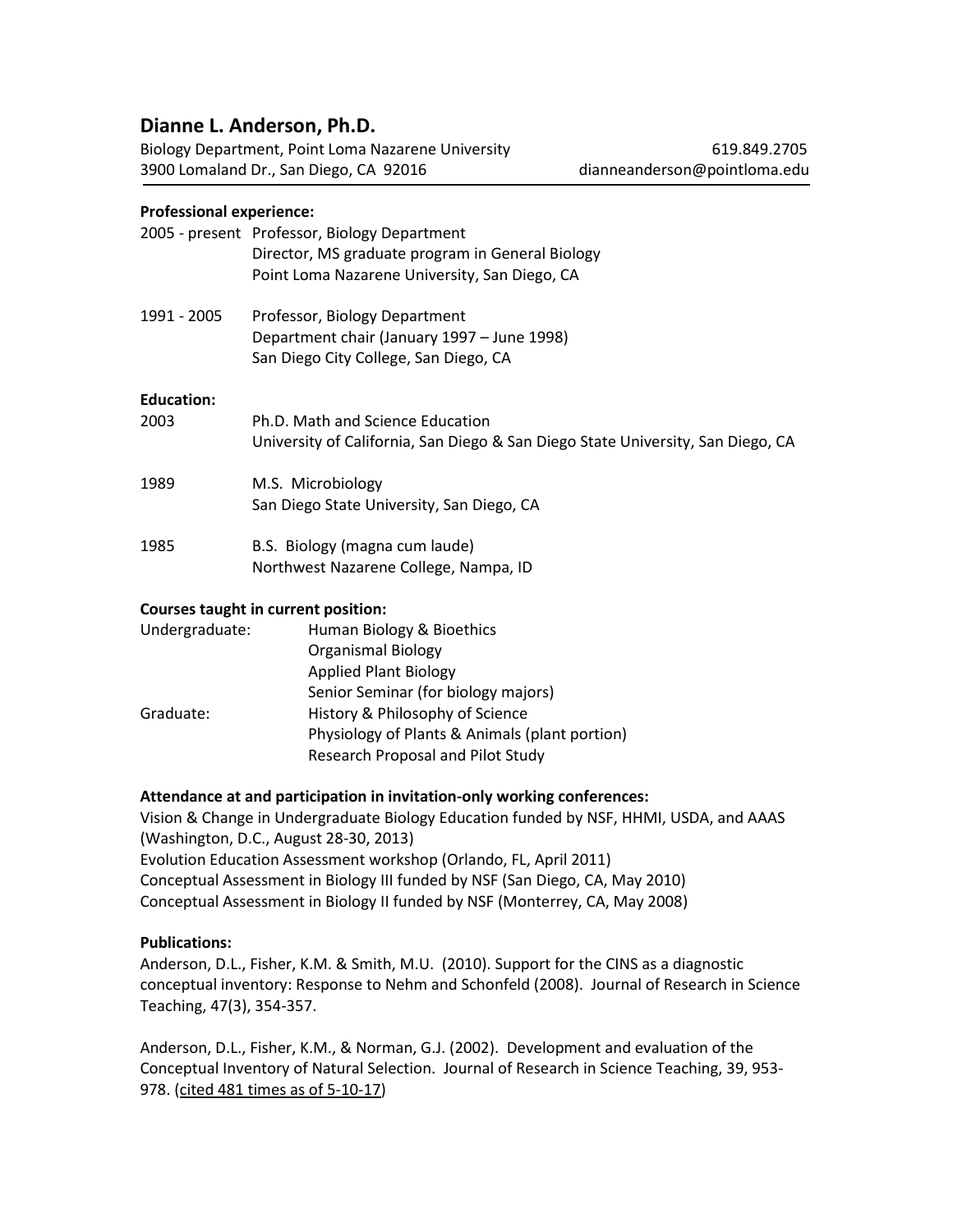Anderson, D.L. & Tsoukas, C.D. (1989) Cholera toxin inhibits resting human T-cell activation via a cAMP- independent pathway. Journal of Immunology, 143(11), 3647-3652.

#### **Unpublished documents:**

Anderson, D.L. (2003). Natural selection theory in non-majors biology: Instruction, assessment and conceptual difficulty. Unpublished Dissertation, University of California, San Diego Library, San Diego, CA

Anderson, D.L. (1989). Cholera toxin inhibits resting human T-cell activation via a cAMPindependent pathway. Unpublished Master's thesis, San Diego State University Library, San Diego, CA

#### **Webinar:**

Anderson, D. (May 14, 2010). Using the Conceptual Inventory of Natural Selection. Fifth in the 2010 Webinar series offered by the American Institute of Biological Sciences, University of California Museum of Paleontology, National Association of Biology Teachers, and the Introductory Biology Project

#### **Conference Papers with Presentations:**

Nasont, M. & Anderson, D.L. (April 2017). Integrating assessment with teaching: Pairing biology concept cartoons with the CINS to teach and assess natural selection. Paper presented at annual meeting of the National Association for Research in Science Teaching (NARST) 2017, San Antonio, TX, April 22-25, 2017. (peer-reviewed proposal)

Korb, M., Anderson, D.L., Hagedorn, E., Jensen, M.& Silberglitt, M. (April 2013). A life science concept inventory on genetics/ molecular biology for middle school learners: Assessment development informs teacher pedagogy. Paper presented at the annual meeting of the American Educational Research Association, San Francisco, CA. (peer-reviewed proposal)

Evans, P. & Anderson, D.L. (April 2013). The Conceptual Inventory of Natural Selection a decade later: Development and pilot testing of a middle school version leads to a revised college/high school version. Paper presented at annual meeting of the National Association for Research in Science Teaching (NARST) 2013, Rio Grande, Puerto Rico, April 6-9, 2013. (peer-reviewed proposal)

Williams, K.S., Fisher, K.F., Anderson, D.L., Smith, M.U., & Lineback, J.E. (2008). Using diagnostic test items to assess conceptual understanding of basic biology ideas: A plan for programmatic assessment. Paper presented at Conceptual Assessment in Biology II, Monterrey, CA, May 2008.

# **Presentations/Workshops at conferences:**

Anderson, D.L. (Oct. 25, 2019). "I feel like a scientist": Collecting and analyzing data at various grade levels. Presented at the annual Science Faith Alliance Professional Development Day for Science Teachers, San Diego, CA.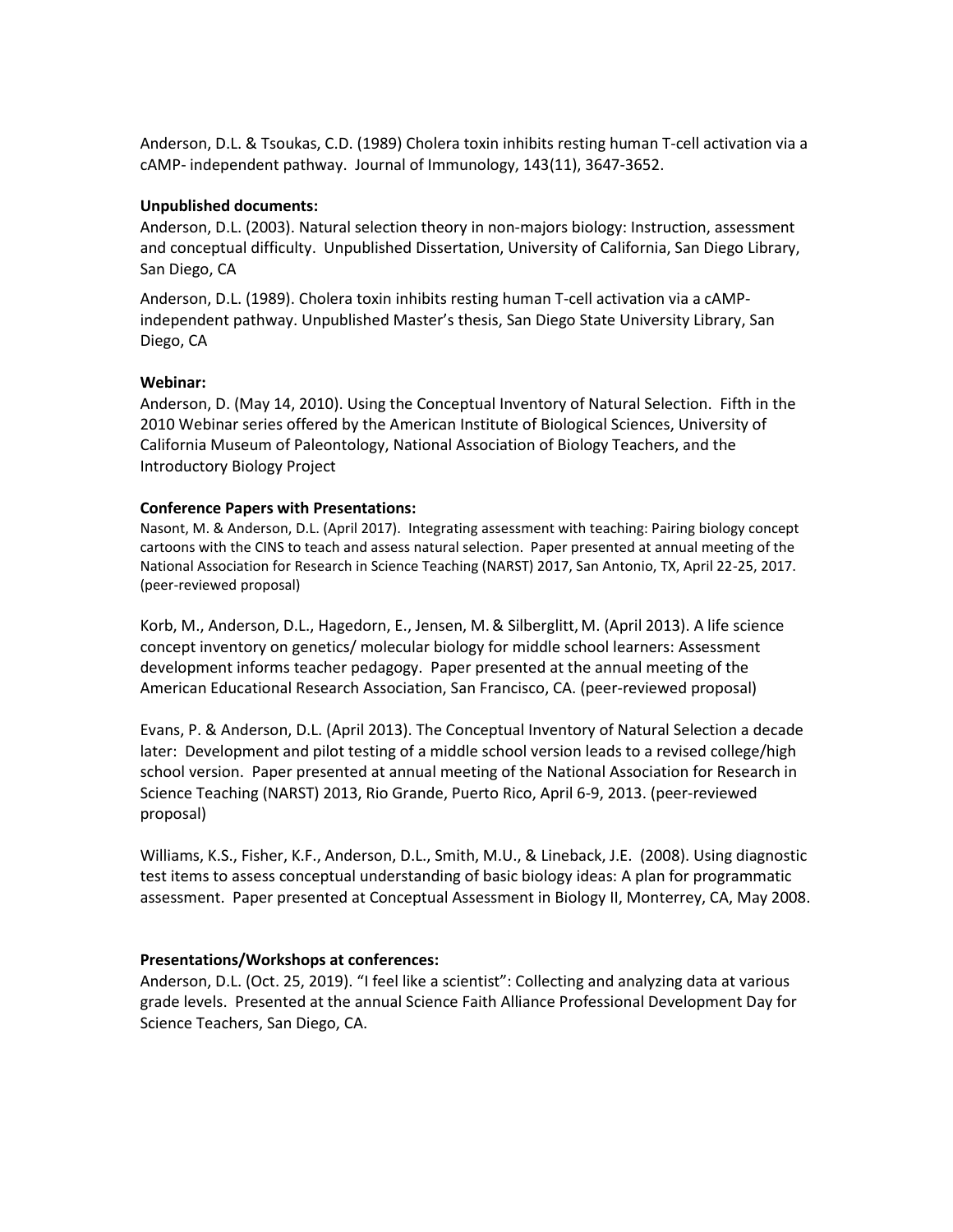Anderson, D.L. (Aug. 3, 2018). Development of the health sciences version of the Conceptual Inventory of Natural Selection. Presented at the annual International Society for Evolutionary Medicine and Public Health conference, Park City, Utah.

Anderson, D.L. (April 2017). Biology concept cartoons as a formative assessment tool. Presented at the annual San Diego Science Education Association (SDSEA) conference, El Cajon, CA.

Anderson, D.L. (November 2016). Genetically Modified Organisms. Presented at the annual Science Faith Alliance Professional Development Day for Science Teachers, San Diego, CA.

Anderson, D.L. (November 2015). Using Card Sorts to Learn Science. Presented at the annual Science Faith Alliance Professional Development Day for Christian School Science Teachers, San Diego, CA.

Anderson, D.L. (November 2014). Alternatives to a Science Fair. Presented the annual Science Faith Alliance Professional Development Day for Christian School Science Teachers, San Diego, CA.

Anderson, D.L. (December 2014), Engaging ways to teach and assess understanding of natural selection: Concept cartoons and the Conceptual Inventory of Natural Selection. Presented at the annual meeting of the California Science Teachers' Association, Long Beach, CA. (peerreviewed proposal)

Anderson, D.L. (December 2013). Science Pedagogy: Helping students design their own experiments. Presented at the annual Science Faith Alliance Professional Development Day for Christian School Science Teachers, San Diego, CA.

Anderson, D.L. (October 2011). How well do your students really understand natural selection? Presented at the annual meeting of the California Science Teachers' Association, Pasadena, CA. (peer-reviewed proposal)

Anderson, D.L. (October 2011). Biology concept cartoons can engage ALL of your students. Presented at the annual meeting of the National Association of Biology Teachers, Anaheim, CA. (peer-reviewed proposal)

Anderson, D.L. (November 2011). Biology concept cartoons can engage ALL of your students. Presented at the annual meeting of the San Diego Science Educator's Association, San Marcos, CA. (peer-reviewed proposal)

Maskiewicz, A. & Anderson, D.L. (October 2009). Get your students thinking and talking about biology. Presented at the annual meeting of the California Science Teachers' Association, Palm Springs, CA. (peer-reviewed proposal)

Anderson, D.L., Hedgecock, M. & Rall, M.A. (October 2008). New biology cartoons based on alternative conception research. Presented at the annual meeting of the California Science Teachers' Association, San Jose, CA. (peer-reviewed proposal)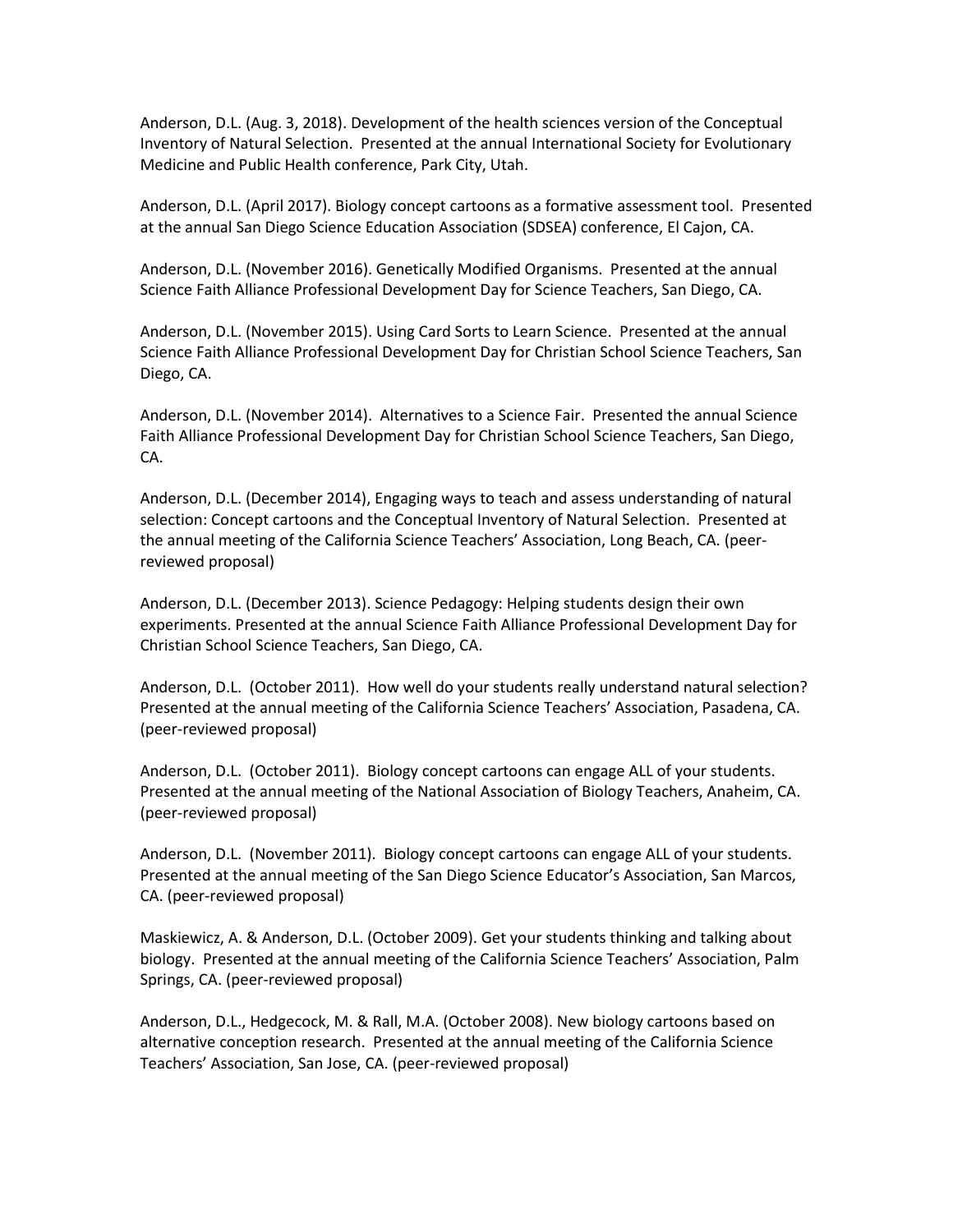Anderson, D.L. & Tenenbaum, R. (October 2008). Analogies in biology: wolves in sheep's clothing or great tools? Presented at the annual meeting of the California Science Teachers' Association, San Jose, CA. (peer-reviewed proposal)

Williams, K. S., Fisher, K. M., Anderson, D. L., Smith, M. U., & Lineback, J. E. (2008). Using diagnostic test items to assess conceptual understanding of basic biology ideas: A plan for programmatic assessment. Presented at *Conceptual Assessment in Biology II* conference.

Fisher, K. M., Williams, K. S., & Anderson, D. (August 2007). Developing and evaluating the Conceptual Inventory of Natural Selection. Presented at the annual meeting of the Ecological Society of America, San Jose, CA.

Anderson, D.L. (October 2006) Biology diagrams: Teaching, learning and understanding. Presented at the annual meeting of the California Science Teachers' Association, San Francisco, CA. (peer-reviewed proposal)

Williams, K.S., Fisher, K. & D. Anderson. (2005). Developing a diagnostic exam for general biology. Paper presented in Symposium, "Pathways to scientific teaching in ecology education," at the Ecological Society of America 90th Annual Meeting and IX International Congress of Ecology, Montreal, Canada Aug 2005. Published in *Abstracts of Ecological Society of America,* 90th Annual Meeting, p.694.

Anderson, D.L. (October 2005). Promoting conceptual understanding of natural selection using activities to teach ecology and genetics ideas. Presented at the annual meeting of the California Science Teachers' Association, Palm Springs, CA. (peer-reviewed proposal)

Anderson, D.L. & Fisher, K.M. (March 2003). Conceptual Inventory of Natural Selection: A useful classroom tool with instructional implications. Presented at the annual meeting of the National Association for Research in Science Teaching, Philadelphia, PA. (peer-reviewed proposal)

Anderson, D.L. & Fisher, K.M. (March 2002). Biology concept cartoons: A constructivist tool for dealing with alternative conceptions. Presented at the annual meeting of the National Science Teachers' Association, San Diego, CA. (peer-reviewed proposal)

Fisher, K., Anderson, D., Becvar, L., Noland, C., Anderson, A., Sandifer, C., & Goessling, C. (May 2000). Evolution as an experimental science: Implications for developing and assessing students' conceptions. Presented at the annual meeting of the National Association for Research in Science Teaching, New Orleans, LA. (peer-reviewed proposal)

#### **Master's theses directed:**

Barnett, Ashley (2016). Use of biology concept cartoons as a tool to address alternative conceptions in the secondary classroom. Master's thesis, Point Loma Nazarene University, San Diego, CA.

Nasont, Matthew (2016). Comparison of massed versus distributed use of concept cartoons in a secondary biology classroom. Master's thesis, Point Loma Nazarene University, San Diego, CA.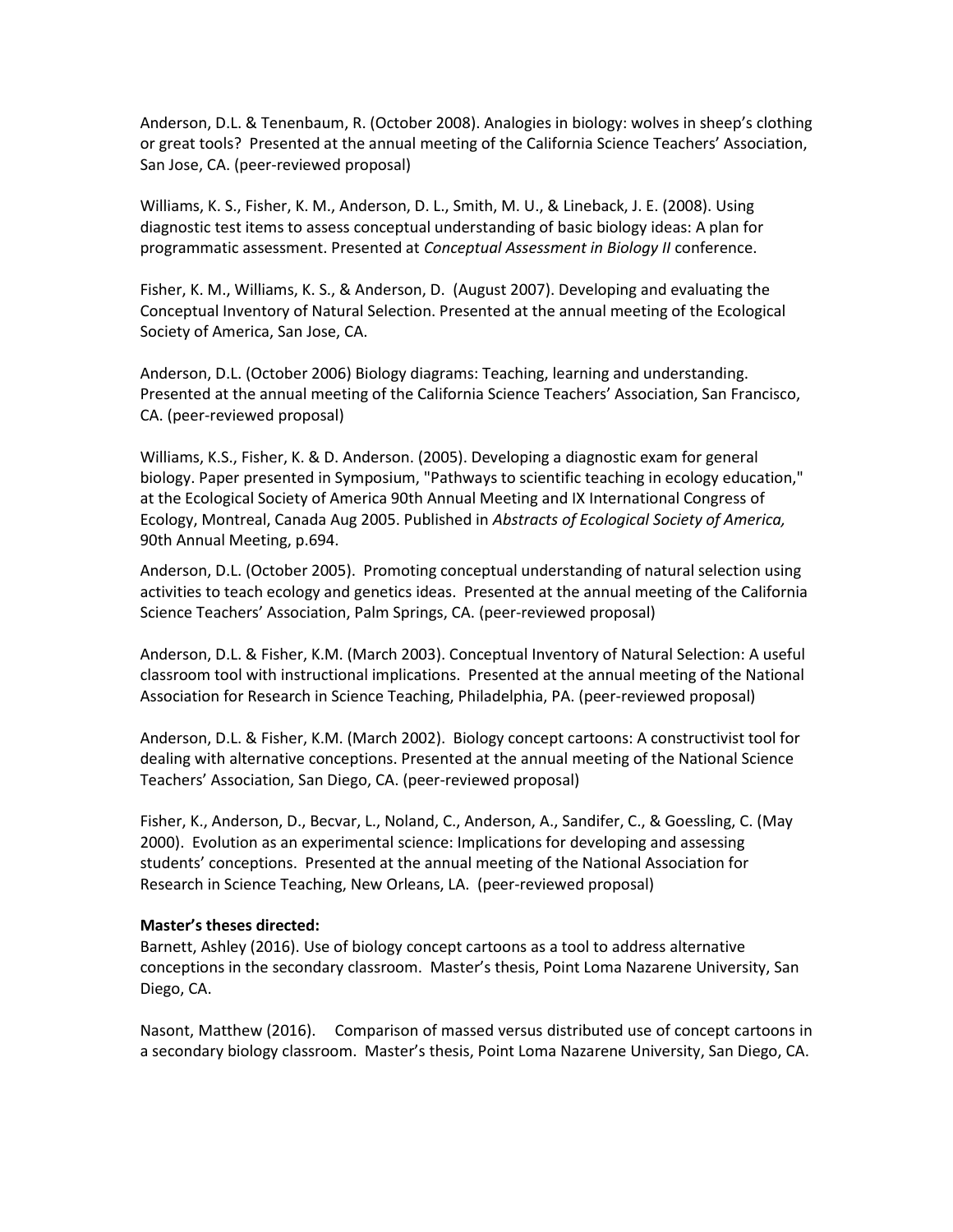Pimetal Spahr, Jessica (2014). High school students' conceptual understanding of natural selection, specifically variation in a population and origin of variation, as influenced by traditional concept cartoons, or an animated software program. Master's thesis, Point Loma Nazarene University, San Diego, CA.

Reed, Marilyn (2014). Use of inquiry based-pedagogy during organism dissection to improve scientific questioning skills of middle school students. Master's thesis, Point Loma Nazarene University, San Diego, CA.

Vogel, Casey (2013). Scaling ability and atom and cell conceptions and their implications for understanding cellular functions by middle school students. Master's thesis, Point Loma Nazarene University, San Diego, CA.

Evans, Patricia (2013). A Revision of the Conceptual Inventory of Natural Selection for middle school students. Master's thesis, Point Loma Nazarene University, San Diego, CA.

Porter, Christy (2011). Use of biology concept cartoons to promote discussion of mitosis and meiosis among high school biology students: A qualitative study. Master's thesis, Point Loma Nazarene University, San Diego, CA.

Gross, Muriel (2011). Use of biology concept cartoons to assist low performing middle school students in their understanding of natural selection. Master's thesis, Point Loma Nazarene University, San Diego, CA.

Dwyer, Danielle (2011). Using interview data from non-major biology students to improve the Conceptual Inventory of Natural Selection. Master's Thesis, Point Loma Nazarene University, San Diego, CA.

Broemmelsiek, Jocelyn (2010). The effects of application-based inquiry curriculum on students' understanding of the nature of science. Master's Thesis, Point Loma Nazarene University, San Diego, CA.

Hermosillo, Nina (2010). The validity of a two-tiered diagnostic assessment for identifying college students' ideas about meiosis and mitosis. Master's Thesis, Point Loma Nazarene University, San Diego, CA.

Rall, Michael (2009). Design and use of conceptual cartoons as tools for conceptual change in high school biology classes. Master's Thesis, Point Loma Nazarene University, San Diego, CA.

Estes, Sarah (2008). Evidence for natural selection conceptions present in upper division biology majors. Master's Thesis, Point Loma Nazarene University, San Diego, CA.

Plagge, Anita (2008). The relationship between college students' biology knowledge and support of stem cell research. Master's Thesis, Point Loma Nazarene University, San Diego, CA.

Rall, Mary Ann (2008). Using concept cartoons and the Conceptual Inventory of Natural Selection to evaluate the progression of students' understanding of natural selection. Master's Thesis, Point Loma Nazarene University, San Diego, CA.